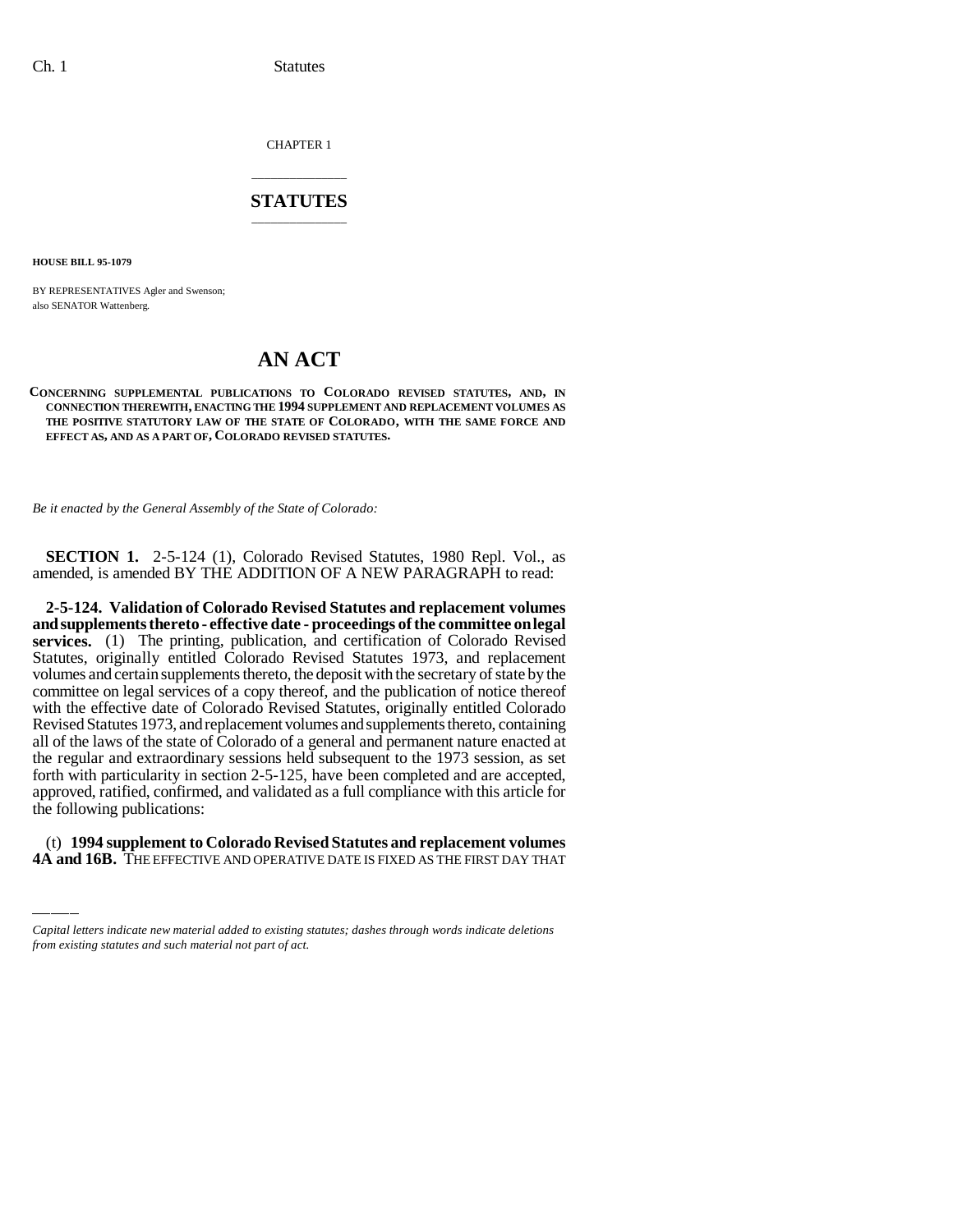Statutes Ch. 99

IS NOT A SATURDAY, SUNDAY, OR LEGAL HOLIDAY FOLLOWING THE EFFECTIVE DATE OF THIS PARAGRAPH (t) FOR THE 1994 SUPPLEMENT AND VOLUMES 4A AND 16B, 1994 REPLACEMENT VOLUMES.

**SECTION 2.** 2-5-125 (1), Colorado Revised Statutes, 1980 Repl. Vol., as amended, is amended BY THE ADDITION OF A NEW PARAGRAPH to read:

**2-5-125. Supplements and replacement volumes to Colorado Revised Statutes - report - enactment - publication - effective date.** (1) The following supplements and replacement volumes to Colorado Revised Statutes, originally entitled Colorado Revised Statutes 1973, as corrected, collated, edited, revised, and compiled by the revisor and as certified by the committee on legal services, are prepared and published pursuant to and in conformity with section 2-5-117:

(t) (I) **1994 supplement.** THE 1994 SUPPLEMENT, HEREBY DESIGNATED AND DECLARED TO BE PART OF THE "OFFICIAL REPORT OF THE COMMITTEE ON LEGAL SERVICES", CONTAINS:

(A) ALL THE LAWS OF A GENERAL AND PERMANENT NATURE ENACTED AFTER THE 1973 REGULAR SESSION OF THE COLORADO GENERAL ASSEMBLY FOR VOLUME 13;

(B) ALL THE LAWS OF A GENERAL AND PERMANENT NATURE ENACTED AFTER THE 1980 REGULAR SESSION OF THE COLORADO GENERAL ASSEMBLY FOR VOLUME 1B;

(C) ALL THE LAWS OF A GENERAL AND PERMANENT NATURE ENACTED AFTER THE 1982 REGULAR SESSION OF THE COLORADO GENERAL ASSEMBLY FOR VOLUME 16A;

(D) ALL THE LAWS OF A GENERAL AND PERMANENT NATURE ENACTED AFTER THE 1984 REGULAR SESSION OF THE COLORADO GENERAL ASSEMBLY FOR VOLUME 14;

(E) ALL THE LAWS OF A GENERAL AND PERMANENT NATURE ENACTED AFTER THE 1986 EXTRAORDINARY SESSION OF THE COLORADO GENERAL ASSEMBLY FOR VOLUMES 3A, 3B, 8A, 8B, 12A, AND 12B;

(F) ALL THE LAWS OF A GENERAL AND PERMANENT NATURE ENACTED AFTER THE 1987 REGULAR SESSION OF THE COLORADO GENERAL ASSEMBLY FOR VOLUMES 4B, 6A, AND 6B;

(G) ALL THE LAWS OF A GENERAL AND PERMANENT NATURE ENACTED AFTER THE 1988 EXTRAORDINARY SESSION OF THE COLORADO GENERAL ASSEMBLY FOR VOLUMES 9, 10A, AND 10B;

(H) ALL THE LAWS OF A GENERAL AND PERMANENT NATURE ENACTED AFTER THE 1989 REGULAR SESSION OF THE COLORADO GENERAL ASSEMBLY FOR VOLUMES 11A AND 11B;

(I) ALL THE LAWS OF A GENERAL AND PERMANENT NATURE ENACTED AFTER THE 1990 REGULAR SESSION OF THE COLORADO GENERAL ASSEMBLY FOR VOLUME 15;

(J) ALL THE LAWS OF A GENERAL AND PERMANENT NATURE ENACTED AFTER THE 1991 FIRST EXTRAORDINARY SESSION OF THE COLORADO GENERAL ASSEMBLY FOR